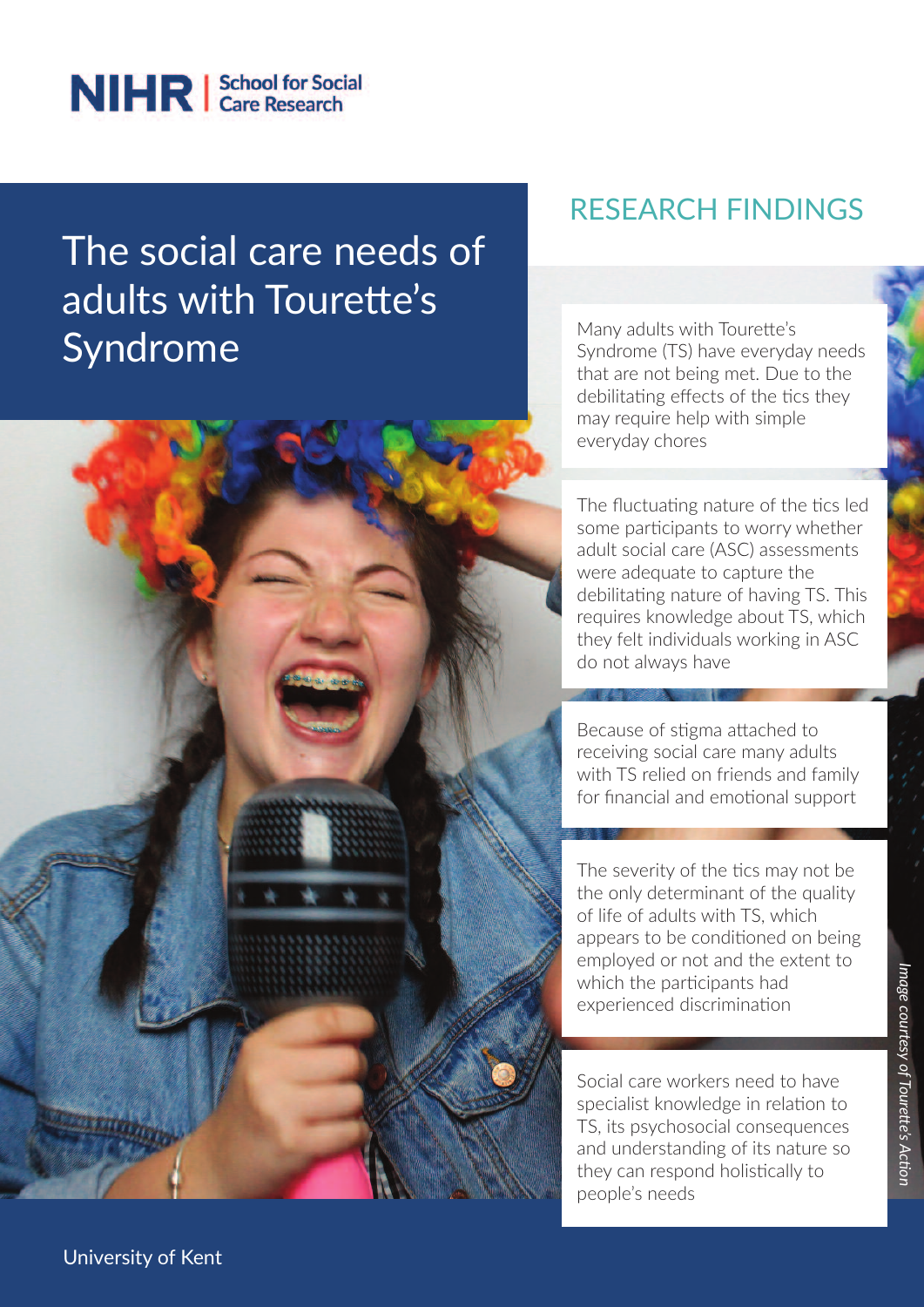# **BACKGROUND FINDINGS**

There is a lack of research about the adult social care needs of adults with Tourette's Syndrome (TS).

Adults with TS may experience mobility difficulties, unemployment and/or social isolation, and may therefore require social care.

There is also little evidence of the impact of social care on people with TS when this support is provided and when it is not.

This study aimed to address this gap in the evidence by understanding the difficulties adults with TS experience (e.g. personal support needs, employment, relationships) and their access to adult social care. It also aimed to explore whether they felt they needed or wanted to receive social care.

## **Methods**

The research team conducted online questionnaires in which 68 individuals with TS took part:

- 31 male and 35 female
- only 54.4% of the sample were employed compared to 75.7% of the general population in March 2018
- 41.2% of the sample were receiving disability benefits or adult social care
- 88.2% disclosed that the tics had caused physical pain or damage to them.

Participants were a self-selected sample of adults with TS who were invited to take part in the study via websites and social media platforms, including Tourette's Action, Tourette Focus-UK/Europe and ADHD Wise UK.

This was followed by one-to-one in-depth interviews with 16 of those individuals:

- 12 males and 4 females
- 5 were receiving disability benefits and/or social care

### ONLINE SURVEy

Through an online survey the research team assessed the impact of Tourette's Syndrome (TS) on the physical, social, occupational and psychological functioning of adults with TS and their quality of life.

The findings suggest that many adults with TS have a relatively poor quality of life. However, no correlation was found between the severity of their tics and the perceived quality of life in adults with TS. This means that mild tics are not necessarily associated with a better quality of life and adults with mild symptomology may still assess their tics as disruptive for their life.

Furthermore, the quality of life in adults with TS was not conditioned by sociodemographic variables such as gender and age, but was to some degree dependant on being employed or not and the extent to which the participants had experienced discrimination.

Recipients of disability benefits and/or social care reported higher rates of impaired functioning in relation to their counterparts that did not receive social care and/or disability benefits. They also reported a lower quality of life in relation to adults with TS that were not receiving social care and/or disability benefits. This might suggest that adults with TS experience a negative impact on their lives as a result of a lack of adequate support.

#### **TOURETTE'S SYNDROME**

Tourette's Syndrome (TS) is a hereditary neurodevelopmental disorder characterised by tics – sudden uncontrolled movements and/or sounds.

Multiple motor and at least one vocal tic must be present for at least a year, during which time the severity of the tics fluctuate, to be diagnosed with TS.

TS has a prevalence of 0.77% in school-aged children, with prevalence higher in boys than girls.

80% of people with Tourette's have other comorbidities (for example, obsessive compulsive disorder, attention deficient hyperactivity disorder).

Tics often reduce and in some people disappear by adulthood.

(1) American Psychiatric Association (2013) *Diagnostic and Statistical Manual of Mental Disorders Fifth Edition (DSM-V)*, American Psychiatric Association, Arlington, VA.

(2) Knight T, Steeves T, Day L, et al. (2012) Prevalence of tic disorders: A systematic review and meta-analysis, *Pediatric Neurology*, 47, 77–90.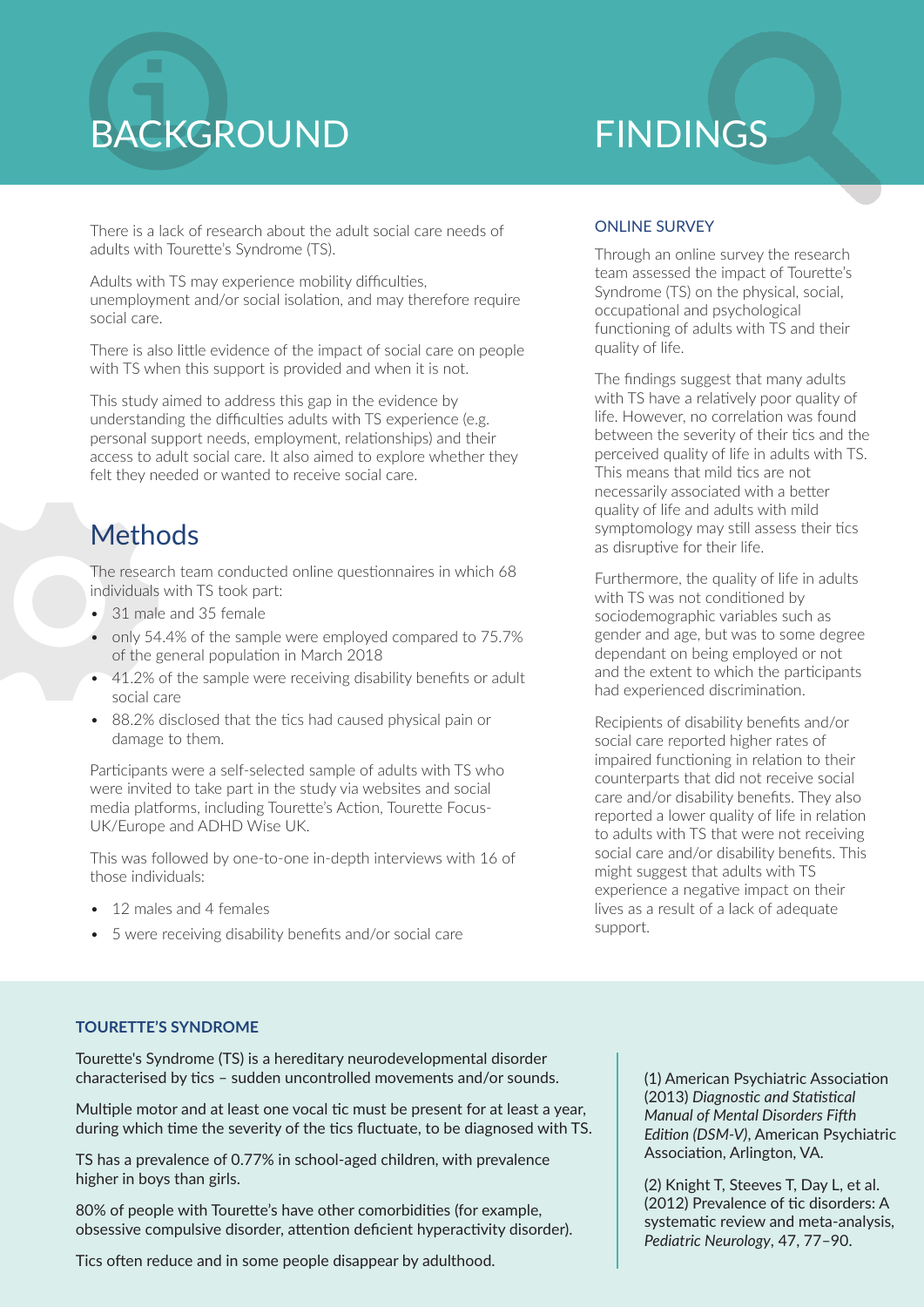## FINDINgS

#### INTERVIEWS

The interviews looked at whether individuals with TS needed social care and how the condition had impacted their social identity and sense of self.

The main themes that emerged from the interviews included:

#### $\blacksquare$  The practical needs of adults with Tourette's syndrome

Participants attested that the tics were sometimes debilitating and they required help with simple everyday chores in the house like cooking:

So like if I'm preparing a meal with knifes and my arms are like lunging out or throwing things. I put down that knife and I have to ask [name] to come, my wife to come and do it for me. (Participant 1)

In addition, the severity of the tics caused pain or mobility difficulties and made it very difficult for adults with TS to live independently:

But there are parts of like the physical sides of Tourette's which can be quite dangerous for the person to not have someone there to help them at times. So, you have these tics that are almost looking like seizures and people could like break limbs and bones and things like that. I have had to have [my wife] sit on me before or to restrain me from kind of like the tic attack. (Participant 3)

However, these needs were not always apparent during the adult social care assessment. A participant describes how social care workers are not aware of the fluctuating nature of the tics and worries arise in relation to tic-free periods:

Reviews and assessments are stressful and you usually get a different person each time who hasn't read your file and especially as I have no speech and have to type everything it takes ages … and they do not understand that the tics come and go. Sometimes they stop for a long time … what then? (Participant 4)

#### $\blacksquare$  The shame and desperation of asking for help

Participants were hesitant about asking for any form of help as they thought it would affect their social identity and make them feel less human:

And then there is a part of ourselves that feels less of a person because of asking for the help. (Participant 2)

But they also pointed out the shame that is linked to receiving disability benefits:

…keep my affairs very private and it's because of the stigma attached to benefits. It's something that I just don't like to discuss or get into with people. So that's another thing that keeps me sort of separated from people. Because I don't want people to judge me or you know … and then if they know that I'm on ESA … it's like well why, what's wrong with you? (Participant 5)

As difficulties arising from the condition are met by their family and friends, participants felt that only people that had poor social networks should ask for social care or benefits:

I think as well it depends on if people haven't got a good support network around themselves. You know they haven't got the friends and the relationships there to support them. (Participant 14)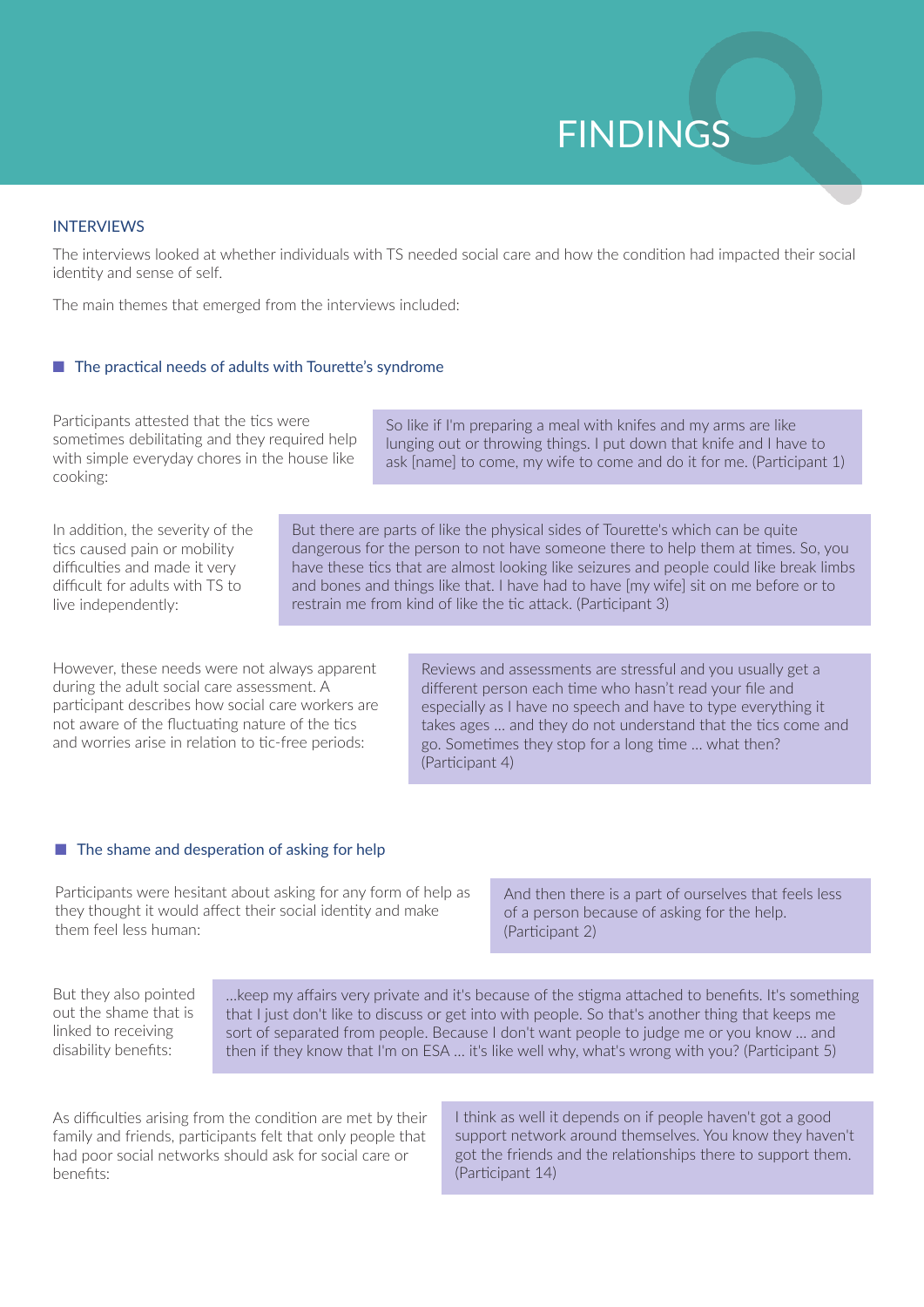## **FINDINGS**

However, bestowing the responsibilities of a carer to family members is not always appropriate and feasible. A participant also discussed that receiving social care would mean losing the idea that things could get better:

As I want to do things on my own and go out on my own, but I am also so glad of it as without it things would be much worse. It helps me cope with this crazy situation, because it is crazy and difficult. Before receiving social care I felt that if I accepted it I would be giving in, well giving in in hoping things could improve. (Participant 9)

#### $\blacksquare$  The social exclusion of Tourette's syndrome

Participants experienced loneliness. Childhood and adolescent memories of being singled out, victimised or mistreated because of their TS are particularly poignant examples of how involuntary isolation occurred:

I was kept in the … I was hidden in the cupboards and the rooms. I was never taken out into public. I was even kept away from my own family except from my grandparents. (Participant 7)

The interviewees were also often excluded from the workforce. Participants described how, from their viewpoint, employees failed or refused to make reasonable adjustments which in turn inhibited them from becoming employed or sustaining a job:

Imagine in pubs and working in a bar and stressful nights and stuff like that and you start ticcing and people start asking questions, poking fun of you drunk, so, you know…And you try and speak to your employer about it … 'I need to stop right now, I need to pull myself away or go home or something because it's gonna make me worse'. It's just a big blow down, it really is. And they don't understand that, and they don't care either and they don't believe they have to care. (Participant 14)

Many participants pointed out that there was a lack of social care resources for adults with TS. Although they maintained that social and emotional support was available for children with TS and their parents, resources for adults were limited and could not be easily accessed. Whilst TS is not a condition restricted to childhood, the participants asserted that there was no continuity of care and that individuals with TS were at a high risk of failing to transition successfully to adult services:

At the age of 16, I was just pushed over the edge and told to get on with life. I've not had any inquiries or contact from anyone regarding it … since the age of 16. That was it. That was the end of my care as far as anyone was concerned. (Participant 15)

In addition, participants felt that their social support needs were not adequately addressed. They did not have access to support groups that were specifically for adults with TS, and subsequently, rarely had the chance to meet and befriend other adults with the same condition who might have lived through similar experiences and might be able to provide them with information about the condition:

A lot of information they [relevant ] were providing was mainly geared towards children with Tourette's Syndrome and parents that have children that have Tourette's. And there was not much for adults, so I have to say … I had to figure out a lot of things all by myself. (Participant 9)

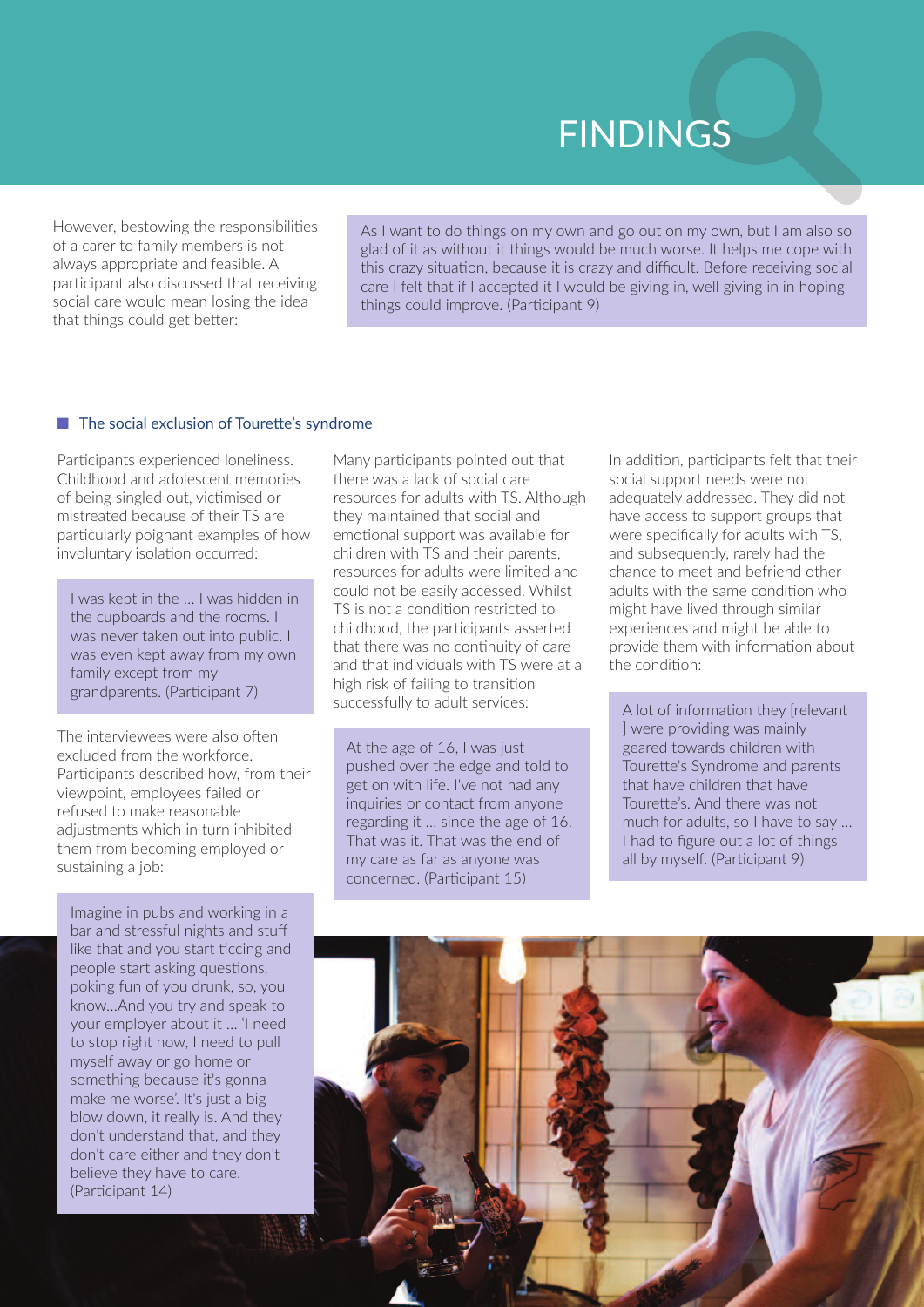## CONCLUSIONS &  IMPLICATIONS

 $\blacksquare$  Adults with Tourette's Syndrome (TS) may experience difficulties in everyday chores, have mobility difficulties and experience pain that makes it difficult for them to live independently. However, they may be hesitant to access support because of the stigma attached to receiving it, including disability benefits and/or social care. They may even be struggling to accept their condition or be in denial of the reality and hesitant to ask for help. Participants were concerned about the knowledge and understanding adult social care staff had about TS.

 $\blacksquare$  As tics fluctuate in severity and frequency adult social care assessments may not be adequate to capture the debilitating effects of having TS. Participants were concerned that during tic-free periods adult social care practitioners could not understand the severity of their condition.

- $\blacksquare$  The sense of impaired functioning in adults with TS might be determined by more than the core symptomology of TS. Social care practitioners should be aware of the psychosocial challenges related to living with TS. The study indicates that alleviating the severity of the tics is not necessarily adequate; emphasis should be placed on reducing the tic related impairment in order to improve the quality of life of adults with TS.
- $\blacksquare$  Adults with TS may experience feelings of isolation, and stigma due to their condition. They may be excluded from the workforce due to environmental factors such as employers' attitudes, and their refusal to provide reasonable adjustments. Social care workers need to have specialist knowledge in relation to TS and its psychosocial consequences. Most importantly, they need to have a knowledge and understanding of the nature of TS so they can respond holistically to people's needs.

 $\blacksquare$  There are gaps in the transition between children's and adults' services. Social care should prepare for a smooth transition to adult services with details of the anticipated treatment and services that the young person will require.

## **COMMENTS**

The study suggests that the emotional needs of people with Tourette's are not adequately met and that the practical financial needs are met by family members and friends. A member of the advisory group commented:

*"Adults with Tourette's come this far probably without social care in some area and a lot of them don't know that there are aspects that they can get help with. They should".*

*"This is the first study of its kind and reflects the lives of so many adults living with TS. Whilst the social care needs for adults is crucial it is very difficult to access leaving so many isolated and suffering from enhanced anxiety. Society has to understand the neurodevelopmental conditions that will affect people throughout their lives and recognise that they need help to remain productive members of society".* 

Suzanne Dobson Chief Executive, Tourette's Action